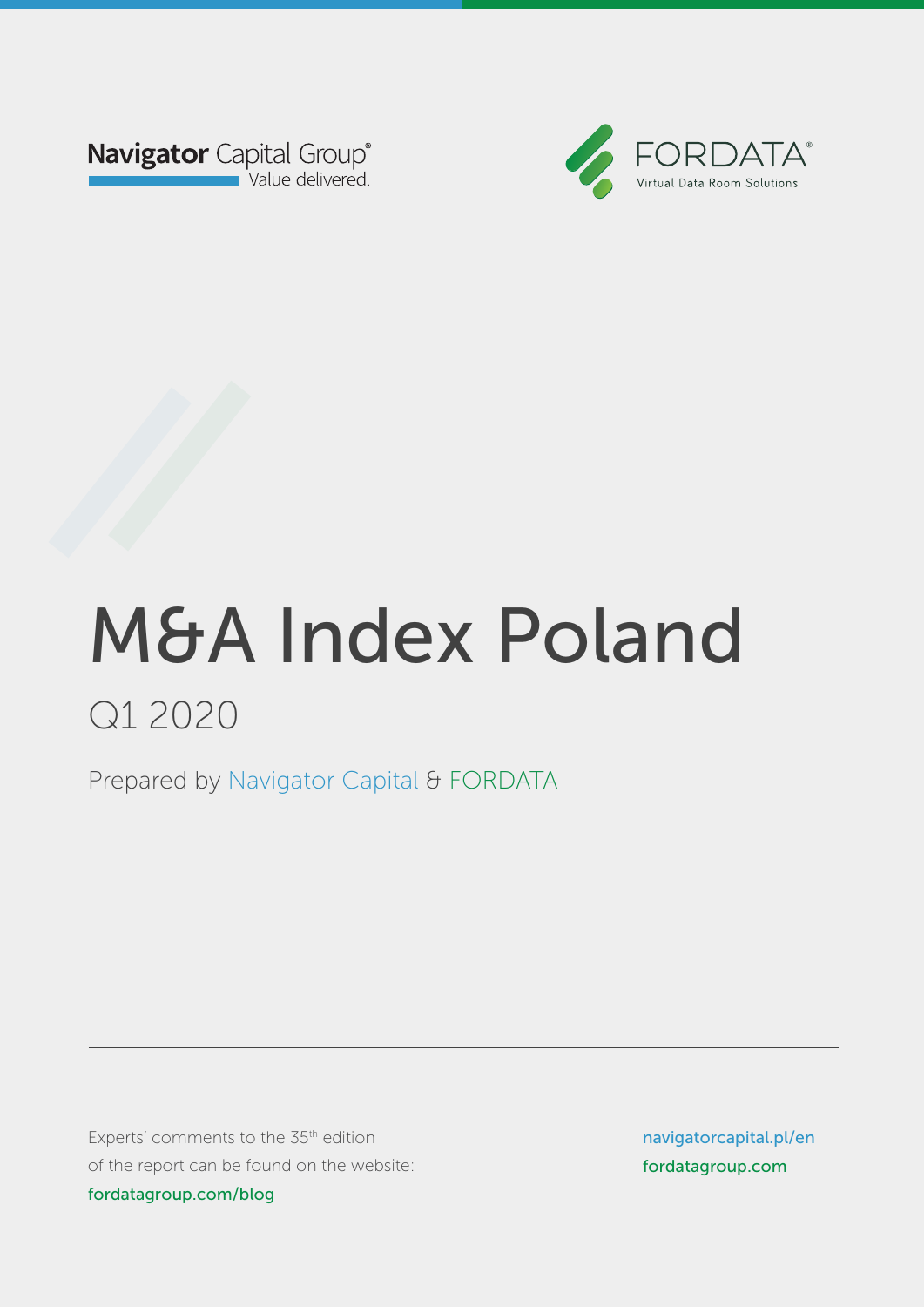by Navigator Capital & FORDATA | April 2020

### Total number of transactions\*

 $55$  (Q1 2020)

The largest transaction\*\*

# EUR 405 m

(Acquisition of Polskie ePłatności by Nets)

\* based on public data

\*\* among transactions with disclosed prices

### Introduction

In Q1 2020, we are witnessing 55 transactions on the merger and acquisition market. This is 9 transactions more than in Q1 2019. The largest transactions in this area were taken over of Polskie ePłatności for the amount of approx. EUR 405 m by Nets.

#### Selected transactions

| <b>TARGET</b> | <b>BIDDER</b>         | <b>SELLER</b>    | <b>VALUE [EUR]</b> |
|---------------|-----------------------|------------------|--------------------|
| Flexpol       | <b>CCL Industries</b> | Private investor | 14 <sub>m</sub>    |

(3rd January) The Polish producer of polypropylene films, based in Płock, was taken over by the Canadian company CCL Industries, one of the world's leading packaging producers. Flexpol, which after the transaction will change its name to Innovia Polska, in 2018 employed approx. 230 people and generated revenues of approx. EUR 43.7 million. Thanks to the transaction, the Canadian group will strengthen its position in Europe and supplement its product portfolio with films that until now CCL Industries have only produced in Mexico.

| <b>TARGET</b> | <b>BIDDER</b>   | <b>SELLER</b>    | <b>VALUE [EUR]</b> |
|---------------|-----------------|------------------|--------------------|
| Profitroom    | R <sub>22</sub> | Private investor | 6.7 <sub>m</sub>   |

(16th January) Over 30% of shares in Profitroom, a Polish provider of hotels applications offering services in the SaaS formula, was taken over by R22, one of the most active technology companies on the M&A market in Poland. Thanks to the transaction, Profitroom, which has unique technology facilitating the booking of rooms and close to 70% market share, will be able to use the experience of R22 in foreign expansion and continue organic growth in Poland. In 2019, the company generated EUR 6.7 m in revenues and employed nearly 200 employees. The transaction was carried out using the FORDATA Virtual Data Room.

| <b>TARGET</b> | <b>BIDDER</b>                           | <b>SELLER</b>               | <b>VALUE [EUR]</b> |
|---------------|-----------------------------------------|-----------------------------|--------------------|
| Danwood       | <b>GS Engineering</b><br>& Construction | <b>Enterprise Investors</b> | 140 m              |

(20th January) Danwood, a leader on the prefabricated house market in Poland and Germany, belonging to the Enterprise Investors fund, has been sold to one of the largest Korean construction companies - GS Engineering & Construction. The company with two production plants in Bielsk Podlaski and employing over 2,000 people in 2019 generated approx. EUR 258 m of revenue. Danwood's main product are turnkey wooden single-family houses tailored to individual customer needs. Thanks to cooperation with an industry investor with an international position, the Company can strengthen its presence in Europe, explore new markets and quickly become a leading manufacturer on a global scale.

### About the report:

The M&A Index Poland report is a position that has become a permanent fixture in the calendar of the industry summaries in Poland. The reports are prepared quarterly by a consulting firm Navigator Capital and FORDATA, a leader in the field of IT solutions which support M&A transactions.

These reports are created to monitor the dynamics of Polish M&A market and to demonstrate the most interesting transactions. We also monitor the frequency of use of the Virtual Data Room during M&A processes in Poland.

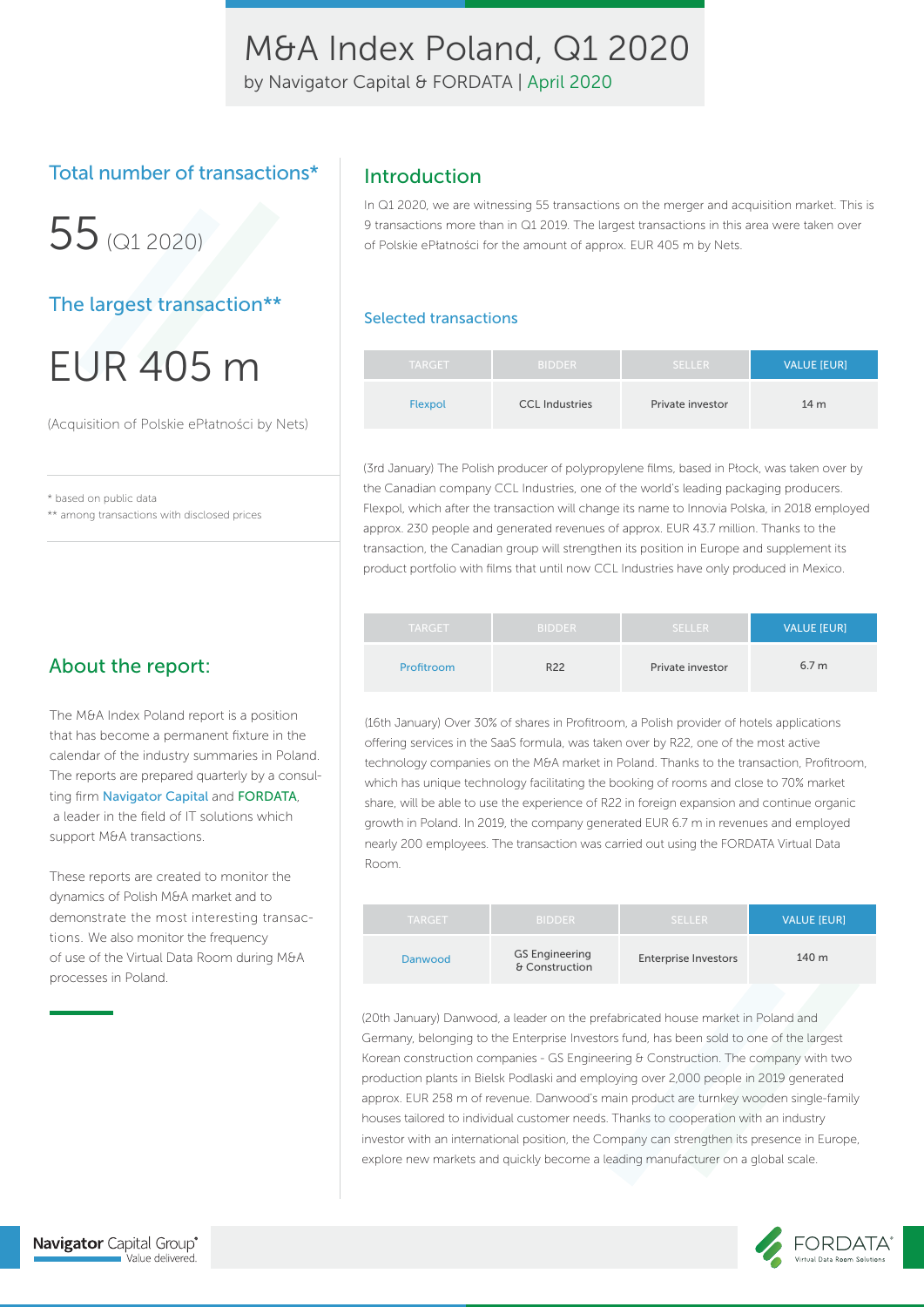by Navigator Capital & FORDATA | April 2020

### By sector

Transactions with the participation of Polish companies grouped by sectors (by number of transactions)

#### TARGET (%)



BIDDER (%)



| <b>TARGET</b> | <b>BIDDER</b>      | <b>SELLER</b>    | <b>VALUE [EUR]</b> |
|---------------|--------------------|------------------|--------------------|
| Moracell      | <b>Velvet Care</b> | Private investor | 15.6 <sub>m</sub>  |

(29th January) Velvet Care, the largest Polish manufacturer of hygiene products, took over the Moracell company dealing with corresponding business in the Czech Republic. Abris Capital, the owner of the majority stake in Velvet Care wants to build a brand that is a leader in the hygiene products industry in Central and Eastern Europe by implementing the strategy through foreign acquisitions. Currently, Velvet Care employs approx. 700 people, and in 2018 achieved revenues of EUR 121 m.

| <b>TARGET</b>     | <b>BIDDER</b> | <b>SELLER</b>    | <b>VALUE [EUR]</b> |
|-------------------|---------------|------------------|--------------------|
| Multimedia Polska | Vectra        | Private investor | Undisclosed        |

(1st February) Vectra, one of the leaders of the Polish cable network market, took over its competitor - Multimedia Polska. After the transaction, the Vectra Group has become the largest cable network operator in Poland, which provides services to over 1.7 million customers and whose network coverage covers approximately 4.4 million households. In 2018, Multimedia Polska generated revenues of EUR 144 m and EBITDA of EUR 61 m. The plans of the new owner assume the continuation of operations under the Multimedia brand, as well as further organic growth of the entire group.

| <b>TARGET</b> | <b>BIDDER</b>                          | <b>SELLER</b>              | <b>VALUE IEURI</b> |
|---------------|----------------------------------------|----------------------------|--------------------|
| Akomex        | Sebastian Sliwa.<br><b>AMC Capital</b> | <b>Highlander Partners</b> | Undisclosed        |

(4th February) The shares of the Polish producer of packaging, leaflets and labels for the food industry, Akomex, belonging to Highlander Partners for over 10 years, were acquired in the management buyout transaction by the company's founder and minority shareholder - Sebastian Śliwa, with the support of the AMC Capital fund. During the fund's investment, the Company has grown significantly thanks to organic investments as well as acquisitions in Poland and abroad. The strategic plans of the current owner assume the development of business, in particular by strengthening two main product lines - packaging for the pharmaceutical and food industry, as well as continuation of the acquisition policy.



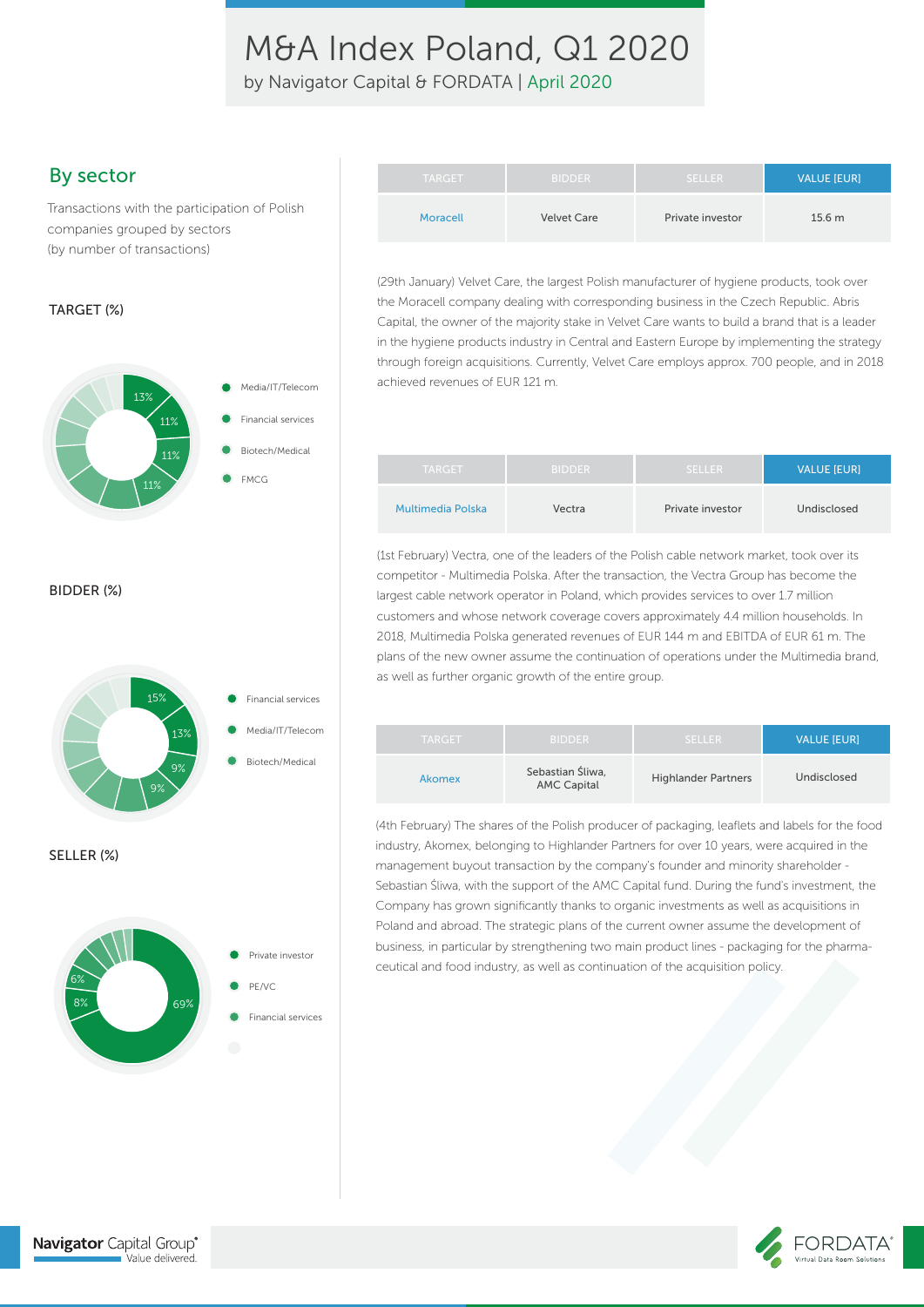by Navigator Capital & FORDATA | April 2020

| <b>TARGET</b>     | <b>BIDDER</b> | <b>SELLER</b> | <b>VALUE [EUR]</b> |
|-------------------|---------------|---------------|--------------------|
| <b>AXA in CEE</b> | UNIQA         | <b>AXA</b>    | 1000 m in CEE      |

(7th February) One of the world's largest insurance groups, the French AXA, has sold part of its operations from Central and Eastern Europe to the Austrian UNIQA group. The transaction is part of the development strategy implemented by UNIQA, which assumes growth in the markets of Central and Eastern Europe. The acquired part of AXA's insurance activity in Poland, the Czech Republic and Slovakia will significantly increase the market share of the UNIQA groups, which thanks to the acquisition will gain over 3.2 million customers and 1,600 employees and will become the fifth largest insurer in Poland.

| <b>TARGET</b>       | <b>BIDDER</b> | <b>SELLER</b>                           | <b>VALUE IEURI</b> |
|---------------------|---------------|-----------------------------------------|--------------------|
| <b>Work Service</b> | Gi Group      | PineBridge Capital,<br>Private investor | 46.7 m             |

(13th February) The leading Italian employment agency, Gi Group, will take over a 56% stake in Work Serivce S.A, listed on the Warsaw Stock Exchange, providing HR consulting, employee outsourcing and recruitment services. The acquisition of the Polish company aims to strengthen the position of the Gi Group in Central and Eastern Europe and create a global leader on the market of HR service providers. As part of the transaction, the Italian entity undertook to co-finance Work Service with an amount of EUR 46.7 m, which is to assist the Polish company in completing the long-term restructuring process and entering the path of dynamic, stable development. In 2018, Work Service generated consolidated revenues of EUR 444 m.

| <b>TARGET</b> | <b>BIDDER</b>         | <b>SELLER</b> | <b>VALUE [EUR]</b> |
|---------------|-----------------------|---------------|--------------------|
| Gratka        | Ringier Axel Springer | Polska Press  | Undisclosed        |

(26th February) Ringier Axel Springer Media AG, a Swiss media company and owner of Onet Polska, took over 100% shares in Gratka, a Polish market place platform, the owner of the gratka.pl portal from Polska Press. The seller now wants to focus more on the development of local media, which has in its portfolio, while the buyer implements the development strategy through acquisitions in Poland. Gratka plans to use the resources and know-how of the new owner to strengthen its market position and dynamic development focused on becoming the leading advertising website in Poland.

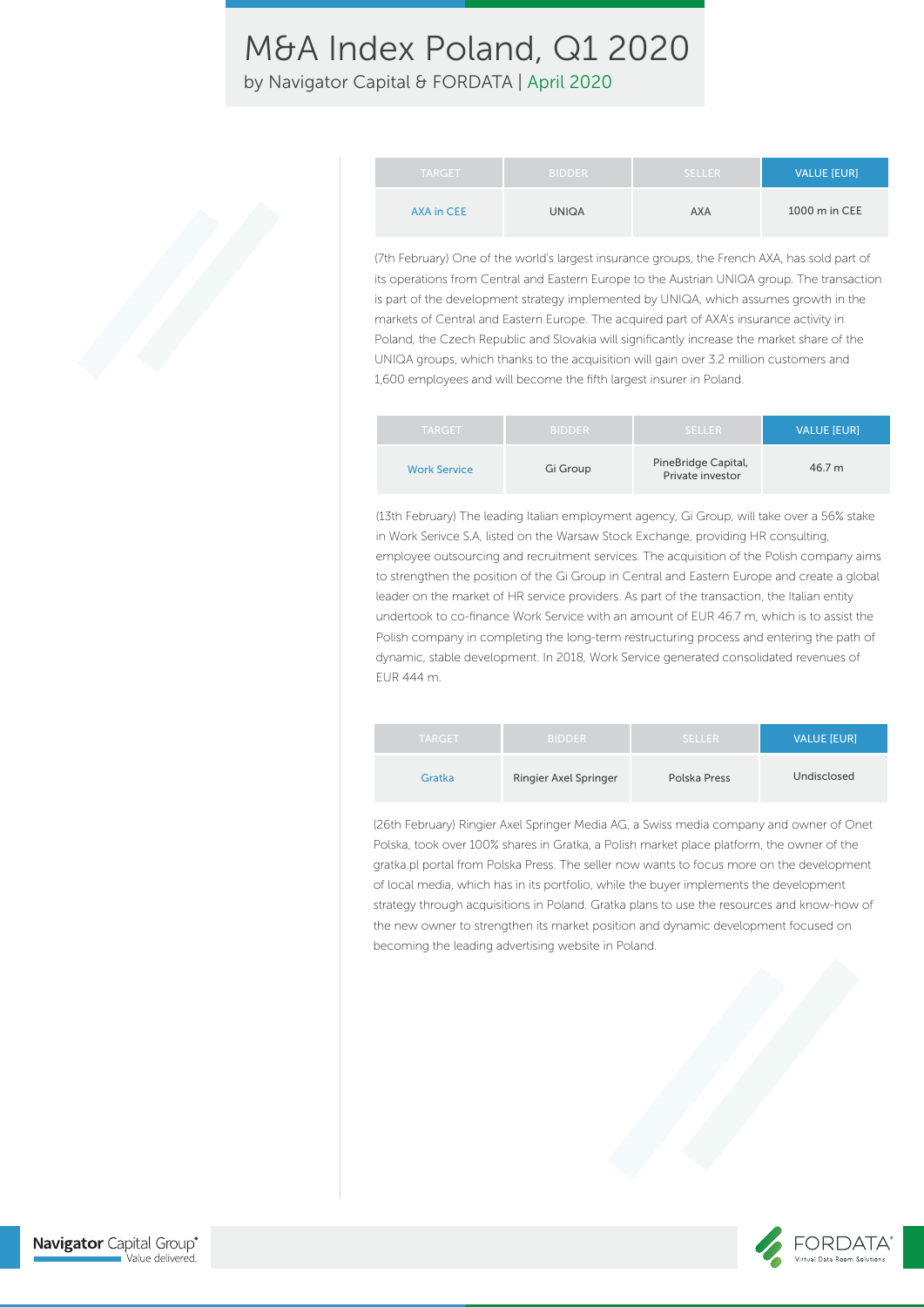by Navigator Capital & FORDATA | April 2020

### Navigator Capital

- Navigator Capital along with Dom Maklerski Navigator (Navigator Brokerage House) is the leading independent financial adviser, specializing in mergers and acquisitions and public and private issues of stocks and bonds.
- **O** During 12 years of its market presence, Navigator Capital Group conducted over 100 transactions, of over 6 billion PLN total value.
- Through cooperation with international network of  $\bullet$ advisory firms associated in the Pandion Partners, Navigator Capital effectively handles international transactions.

## FORDATA

- FORDATA is a pioneer on the Polish capital market. Based on Virtual Data Room technology, we support our clients in managing documents and communication during complex transactional processes.
- We support the largest M&A, IPO transactions, private  $\bullet$ equity investments, restructurings, projects associated with obtaining financing and privatizations in Poland and other countries of Central and Eastern Europe.
- FORDATA systems increased safety and efficiency of hundreds of different types of transactions with a total value of over PLN 35 billion
- FORDATA services are used by the industry leaders in Poland and abroad, including largest advisory companies, banks, legal advisors or Private Equity/Venture Capital funds, ie. Enterprise Investors, Enea SA, Home pl, Grupa LOTOS, PZU SA, Grant Thornton, NFI Empik, ZELMER, Bank DNB, BOŚ Bank, Polimex Mostostal, Budimex, DM PKO Banku Polskiego, Deloitte Advisory, EY, KPMG Advisory, JSW, HAITONG and many others.



Business Partners





### **Contact**

Karolina Widera Manager e: karolina.widera@navigatorcapital.pl m: +48 608 502 735

#### Navigator Capital S.A.

ul. Twarda 18, 00-105 Warsaw, Poland t: +48 22 630 83 33 f: +48 22 630 83 30 e: biuro@navigatorcapital.pl navigatorcapital.pl/en

Alicja Kukla-Kowalska Head of Sales EMEA e: alicja.kukla@fordatagroup.com t: +48 533 354 054

FORDATA sp. z o.o. Taczaka 24, 61-819 Poznań, Poland m: +48 533 354 054 e: office@fordatagroup.com fordatagroup.com

Navigator Capital Group® Value delivered.

| <b>TARGET</b>      | <b>BIDDER</b> | 'SELLER                          | VALUE [EUR] |
|--------------------|---------------|----------------------------------|-------------|
| Polskie ePłatności | <b>Nets</b>   | Innova Capital,<br><b>OPTeam</b> | 405 m       |

(11th March) The leading paying agent in Poland, Polskie ePłatności, was acquired by one of the largest European payment operators, the Danish company Nets. In 2018, the Polish entity owned by Innova Capital private equity fund and OPTeam generated nearly EUR 123 million of revenue and employed over 600 employees. The acquisition of the dynamically growing PeP strengthens Nets' position in Poland, which is an extremely attractive market for financial services on a European scale due to a significant increase in the use of electronic payments in commerce. The Nets Group acknowledges that thanks to this transaction and the acquisition of Dotpay in 2019, its offer on the financial services market has become comprehensive.

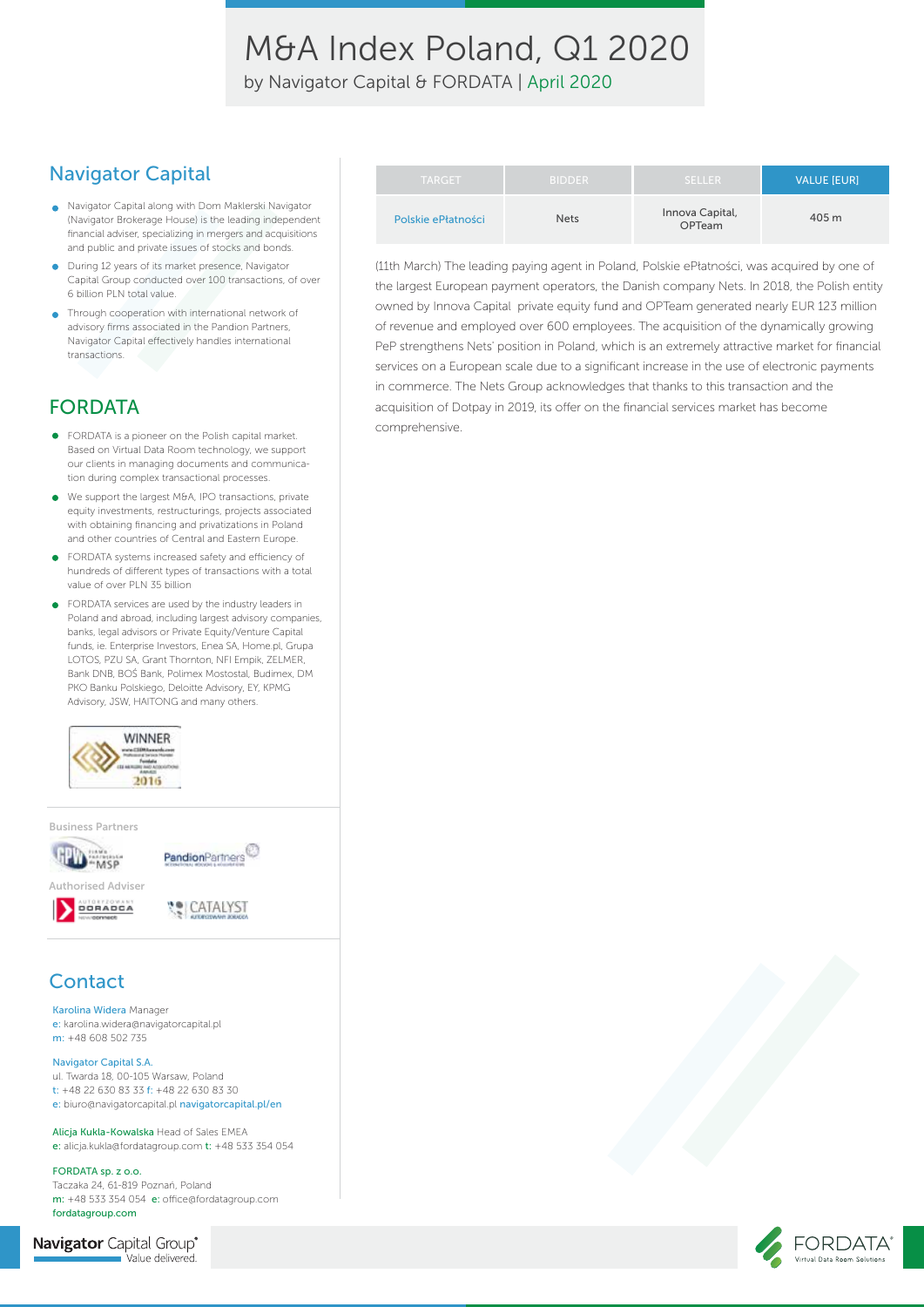by Navigator Capital & FORDATA | April 2020



### Alicja Kukla-Kowalska

Head of Sales EMEA FORDATA

From the current perspective, the first quarter of 2020 may look surprising - we recorded as many as 55 mergers and acquisitions, which is the most in the report's history in relation to the corresponding periods. This is 9 (19%) more than last year and 5 (10%) more than in 2018. However, this is a period traditionally abundant in sales volume, which is affected by the ending investment projects from the previous year. Therefore, the impact of the coronavirus epidemic on the Polish mergers and acquisitions market will probably only become apparent in the forthcoming quarters.

#### Who bought most often before the virus era?

Experts' comments

Financial services providers made the most purchases in the last quarter - 8 companies, of which 5 are foreign companies. They constituted 15% of all buyers. The total number of purchase transactions by this sector is exactly four times higher than in the previous quarter. The financial sector therefore dominated the TMT industry, which was at the forefront with 19% in the previous quarter, and 20% in the first quarter of 2019, while now it achieved a result of 13%. The services and medical sectors were ranked ex aequo third (with 5 acquisitions), the latter being strengthened (9%) and approaching the result achieved a year ago (11%). In turn, the perspective of the Orlen-Lotos megafusion has receded, which is further emphasized by the low activity of investors from the energy industry - three consolidation transactions accounted for only 5% of all acquisitions.

#### TMT is still taken over the most, but a bit less

In the first quarter of 2019, the TMT sector was topping the ranking of the most-bought industries with a result of 20%, while in the last quarter of 2019 it scored 24%. Currently it only got 13%. With the result of 7 sales last quarter, the TMT sector was just ahead of the financial and medical sectors, which both recorded volumes of 11%. However, it is difficult to talk about a downward trend here. In the era of COVID-19, digital services have gained special significance, which is why investors will continue to watch the market closely and look for opportunities. The deposition of capital was already noticeable as a result of global negative market forecasts in 2019. Therefore, the rebound will probably only take place after the epidemic has ended. It is time to think about further investment strategy.

#### Structure of sellers still stable

Sell-side was even more dominated by the private sector than in the previous quarter. This group made up 69% of all sellers, 25% more than in the corresponding period of 2019. Compared to the previous quarter, stability can be seen in the activity on the sell-side of PE/VC funds - 8% of all sales transactions. Although the picture looks stable, the following months can bring significant changes. It is difficult to say how investment funds will behave in the face of price reductions on WIG20 shares and negative investor sentiment in connection with the prevailing coronavirus. Valuation drops by up to 30% can be an opportunity to buy, but on the other hand funds may decide to cushion losses.

#### Foreign investments hold still

Slightly less than half of the buyers in the last three months were foreign entities. 23 foreign acquisitions made up 41% of all purchases. However, it is from abroad that the largest transaction capital came. The Austrian UNIQA group purchased the Polish branch of the AXA Group, among branches in other countries, for a total of EUR 1 billion invested in the insurance giant in the entire CEE region. However, the largest single purchase transaction of a Polish company with disclosed value was the purchase of Polskie ePłatności by Danish-origin Nets for over EUR 405 million. Also a year ago, in the same period, foreign buyers invested the largest amounts in Polish companies - a total of nearly EUR 1.42 billion in the two largest transactions.

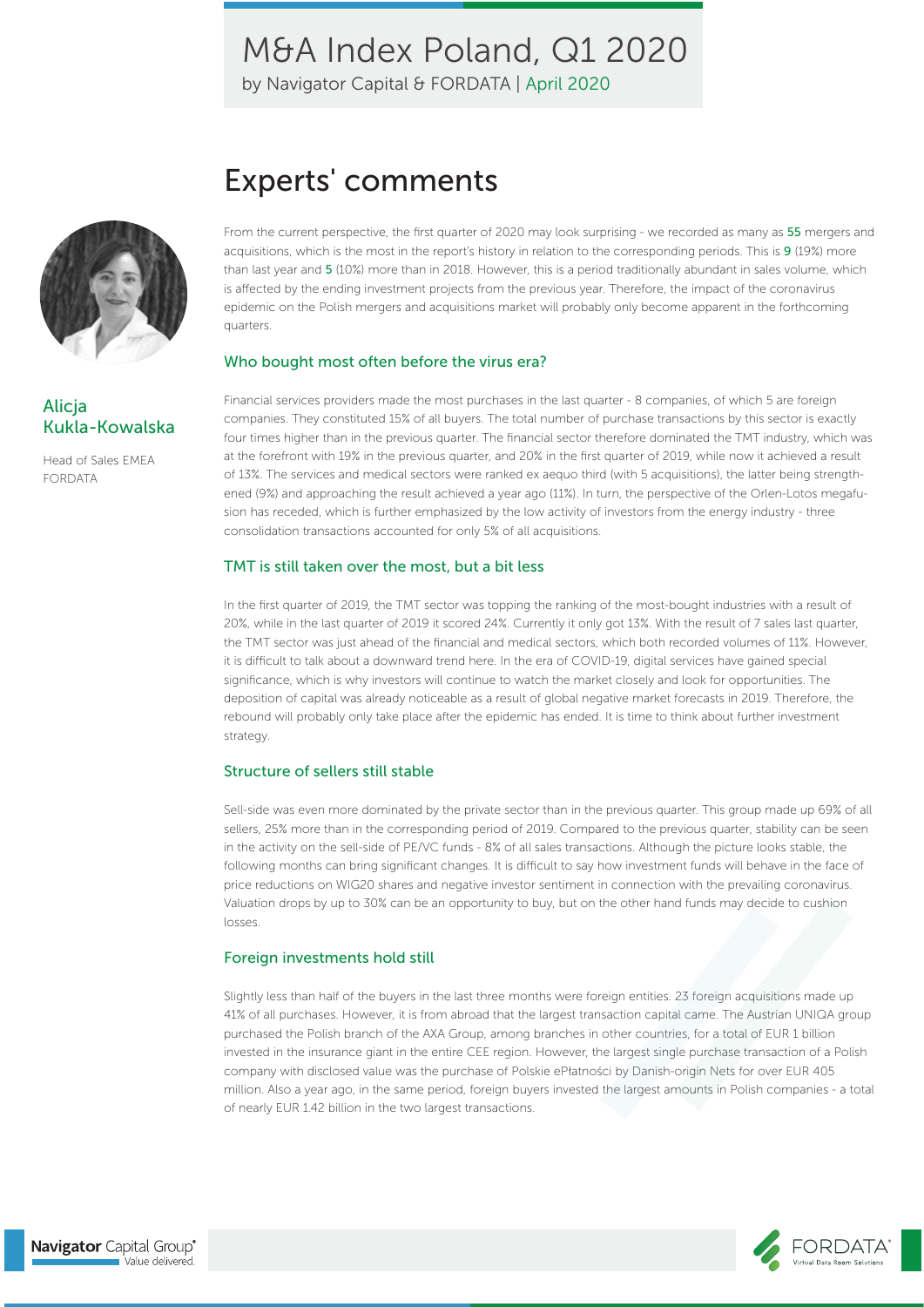by Navigator Capital & FORDATA | April 2020

# Experts' comments

#### Virtual Data Room even more needed

In the last quarter, the VDR system was used in 60% of transactions. The FORDATA system use has included the sale of Profitroom and TopCard. The popularity of VDR has recently been strengthened as a result of remote work of many companies and unexpected strategic challenges met in result of market closing. Data Room helps to carry out restructuring, personnel and optimization processes for those companies that, due to the epidemic, cannot freely cooperate and meet with auditors, lawyers, advisors, debt collectors and business partners.



### Alicja Kukla-Kowalska

Head of Sales EMEA FORDATA